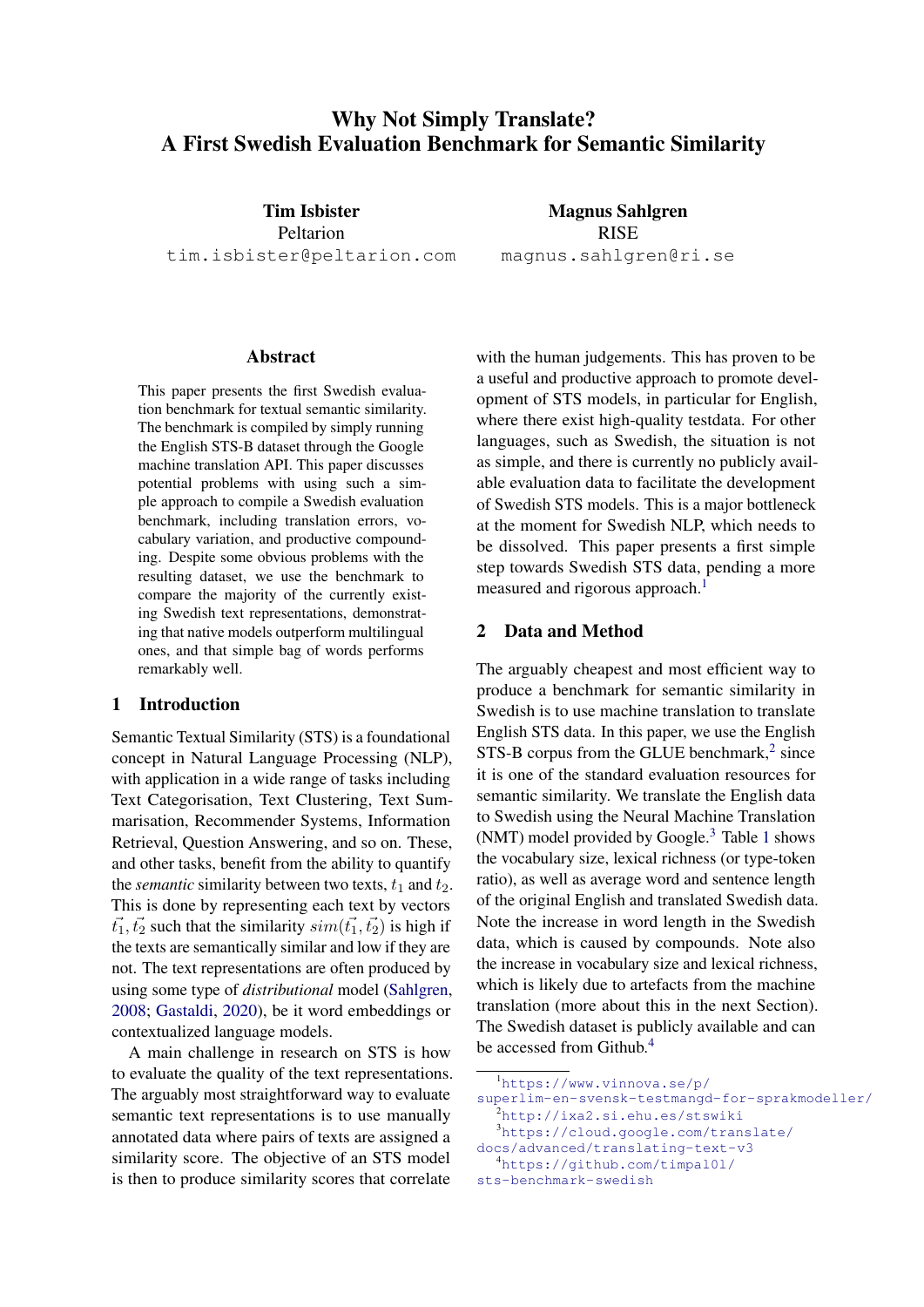<span id="page-1-0"></span>

|                   |      |      | Language Vocab size Lexical richness Avg. word length Avg. sentence length |
|-------------------|------|------|----------------------------------------------------------------------------|
| English $13\,573$ | 0.08 | 4.65 | 11.44                                                                      |
| Swedish 19 229    | 0.12 | 5.21 | 10.73                                                                      |

Table 1: The English and Swedish data compared with respect to vocabulary, word length and sentence length.

# <span id="page-1-2"></span>3 Error Analysis

There are of course a number of issues resulting from the machine translation process. One is the presence of anglicisms, where the translation is not literally incorrect, but where there exists a more conventional Swedish form. One example is the sentence "a plane is taking off," which is translated to "ett plan tar fart." Although it would be possible to use this construction in Swedish (the literal meaning is "a plane takes speed"), a more conventional translation would be "ett plan lyfter." The corresponding sentence pair in the STS-B data is "a plane is taking off" / "an air plain is taking off," which in the machine translated result becomes "ett plan tar fart" / "ett luftplan tar fart." Note the unconventional translation of "taking off" ("tar fart" instead of the more conventional "lyfter"), as well as the unconventional (but not strictly incorrect) term "luftplan" instead of the more conventional "flygplan." Even though this sentence pair may be regarded as pragmatically incorrect from a translation perspective, it is not obvious that this sentence pair would *not* work as an evaluation item for semantic similarity measures; the only difference between these two sentences is the compound "luftplan," which although being an unconventional (and somewhat arcaic) term is not unrelated to the shorthand "plan." A maximum similarity of 5.00 seems reasonable also for the Swedish translation.

This type of vocabulary discrepancy might not affect the usefulness of the data, since the vocabulary typically remains in the same domain. Another example of a translation error that does not affect the usefulness of the data is the apparent inability of the Google machine translation API to correctly translate different verb tenses. One particularly problematic case seems to be the difference between simple present tense and present progressive, as in "peels" versus "is peeling," or "brushes" versus "is brushing." Such tense differences are normally not preserved in the Swedish data, where only the simple present tense is retained; i.e. both "peels" and "is peeling" are translated to "skalar" and not to "håller på att skala," which would be the

correct progressive form. This is obviously a translation error, but it has no effect on the result, since these sentences always have a maximum similarity score in the STS-B data. The same consideration applies to other types of translation errors, where the resulting translation is nonsensical (or at least very contrived), such as the sentence "a person is folding a piece of paper," which becomes "en person falls ett papper" (literally "a person is felled a paper"), but where the incorrect translation occurs in both sentences. Thus, as long as the translation errors are consistent, they have a limited effect on the usefulness of the data.

The majority of the inconsistencies in the machine translated material concerns vocabulary. In order to arrive at a quantitative measure of the vocabulary issues in the translated data, we compare its vocabulary to the biggest Swedish vocabulary we could find, which is the Swedish Skipgram model trained on the Swedish CoNLL17 corpus, available at the NLPL word embedding repository.<sup>[5](#page-1-1)</sup> This vocabulary contains  $3\,010\,472$ words, a substantial part of which are preprocessing errors and other noise (due to the data being collected from the Internet). 82.77% of our test vocabulary can be found in the model. The other 17.22% contain both nonsensical translation errors ("afaict", "airstrike-arendet", "arrestationen") as ¨ well as correct, but probably not very common, terms ("2006-versionen", "'aktiekursdetaljer", "antimissilförsvar"). Most of the 3 762 terms that do not occur in the NLPL vocabulary are compounds, which is perhaps not very surprising; a well-known challenge when counting vocabulary in compounding languages is that the number of possible compounds is very large, if not infinite. This poses a significant challenge for token-based models such as word embeddings, which are dependent on a comprehensive vocabulary. Models that have the capacity to include subword units and character n-grams, such as FastText and models based on wordpiece/BPE encoding are much better suited to handle this challenge. We therefore hypothesise

<span id="page-1-1"></span><sup>5</sup>[http://vectors.nlpl.eu/repository/20/](http://vectors.nlpl.eu/repository/20/69.zip) [69.zip](http://vectors.nlpl.eu/repository/20/69.zip)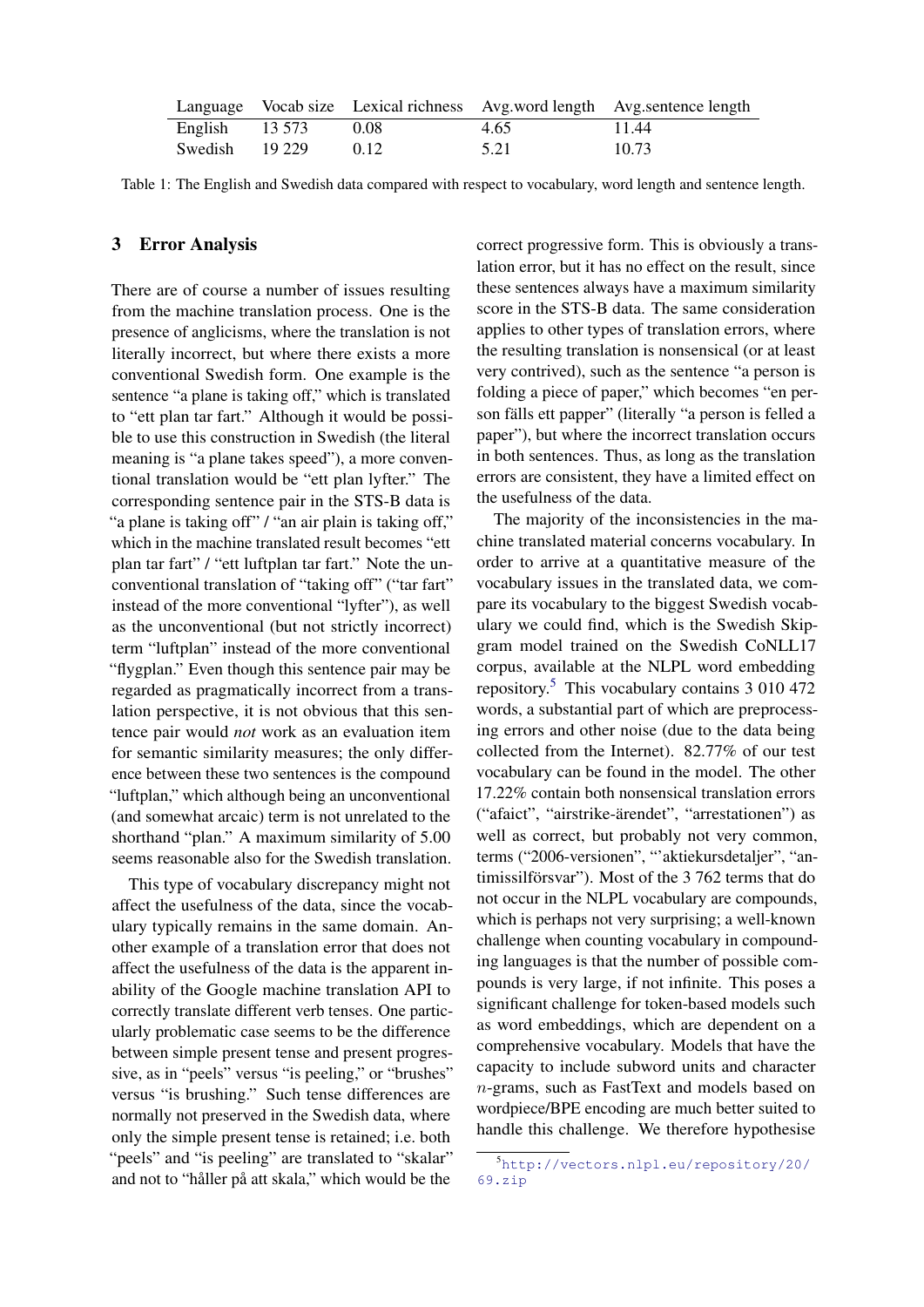that the machine translated data will work better for comparison of subword/character-based models than for token-based ones.

## 4 Experiments

Representation learning has been an enormously productive research area in recent years, with a progression from token-based embeddings to contextualized language models, which by now completely dominate representation learning for NLP. As a first application of the Swedish STS dataset, we compare a majority of the currently existing representation models for Swedish. This includes the following models:

TF: The arguably simplest form of Bag-of-Words (BoW) representation based on term frequency. We collect term frequencies from the train and development data, and simply apply the frequencies to the test data.

TF-IDF: BoW representation that weights term importance by the inverse document frequency. As with the TF representation, we count TF-IDF weights from the train and development data, and apply the weights to the test data. We use two versions in the supervised setting; one where we simple apply the IDF weights to the test data using words as tokens, and the latter where we feature engineer the IDF representation to contain character n-grams ranging from 1 to 5 characters. To get a fixed size vector, the element-wise difference between the n-gram vectors are used to train a supervised Support Vector Regressor.

Word2Vec: Shallow token-based language model [\(Mikolov et al.,](#page-4-2) [2013\)](#page-4-2). We use the Skipgram model from the NLPL repository, which we have already introduced in Section [3.](#page-1-2) The vectors for sentences are obtained by averaging the embedding vector for each word.

fastText: A variant of Word2Vec that considers character n-grams of the context words [\(Grave](#page-4-3) [et al.,](#page-4-3) [2018\)](#page-4-3). We use the CBOW model that has been trained on Common Crawl and Wikipedia.<sup>[6](#page-2-0)</sup> As with Word2Vec, the vectors for sentences are obtained by averaging the embedding vector for each word.

BERT: Deep Transformer network trained using a masked language modeling objective (BERT stands for Bidirectional Encoding Representations from Transformers [\(Devlin et al.,](#page-4-4) [2019\)](#page-4-4)). We include both currently existing Swedish versions of BERT; KB/BERT from the Royal Swedish Library [\(Malm](#page-4-5)[sten et al.,](#page-4-5) [2020\)](#page-4-5), and AF/BERT from the Swedish Public Employment Service. As sentence representation, we use the mean token representations from the last layer.<sup>[7](#page-2-1)</sup>

SBERT: Uses a siamese setting where two BERT (or other types of Transformer) models are trained using Natural Language Inference (NLI) data in such a way that the training objective enforces similar representations for sentences with an entailment relation in the training data [\(Reimers and Gurevych,](#page-4-6) [2020\)](#page-4-6). The resulting model has been demonstrated to produce useful sentence representations (hence the name Sentence-BERT, or SBERT in short) that outperform the standard BERT representations.

XLM-R: The RoBERTa Transformer model trained using a multilingual masked language modeling objective on massively multilingual data [\(Conneau et al.,](#page-4-7) [2019\)](#page-4-7).

LASER: Contextualized language model based on a BiLSTM encoder trained using a translation objective on parallel data (LASER stand for Language-Agnostic SEntence Representations [\(Schwenk et al.,](#page-4-8) [2017\)](#page-4-8)). The term "agnostic" is used because the model is claimed to handle more than 90 different languages. Since its not possible to retrain the whole architecture of the current LASER implementation, only the final representation can be used. We use this in a supervised manner by taking the element-wise difference from the embeddings and train a fully connected layer with Adam as optimizer.

LaBSE: A BERT variant trained on massively multilingual data using both masked language modeling and translation language modeling objectives. The resulting model is called Language-agnostic BERT Sentence Embedding [\(Feng et al.,](#page-4-9) [2020\)](#page-4-9). Similarly to LASER, the term "agnostic" is used because the model is claimed to handle more than 100 languages.

For each unsupervised model, we produce a fixed-sized vector for each sentence, and compare sentence pairs using cosine similarity, and for the supervised models the regression output is used. We use Pearson correlation coefficient to compare the resulting similarity measures with the gold labels of STS-B.

<span id="page-2-0"></span><sup>6</sup>[https://fasttext.cc/docs/en/](https://fasttext.cc/docs/en/crawl-vectors.html) [crawl-vectors.html](https://fasttext.cc/docs/en/crawl-vectors.html)

<span id="page-2-1"></span>Using the CLS representation produced consistently lower results in our tests.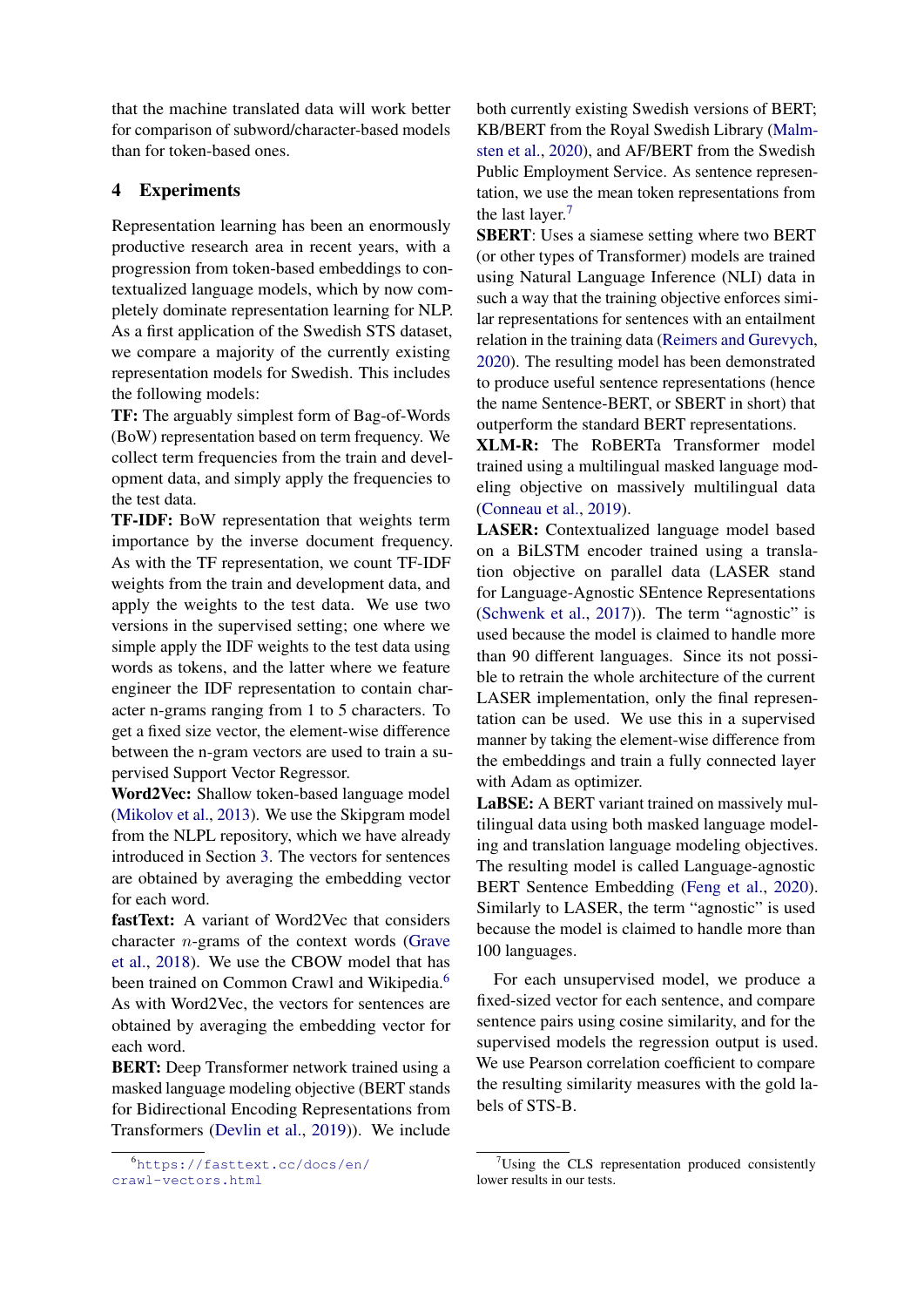<span id="page-3-0"></span>

| Supervision                      | Model                    | Language   | $Test$ (sv) |
|----------------------------------|--------------------------|------------|-------------|
|                                  | XLM-R                    | Multi      | 0.166       |
|                                  | Word2Vec                 | SV         | 0.374       |
|                                  | LaBSE                    | "Agnostic" | 0.411       |
|                                  | <b>KB/BERT</b>           | SV         | 0.419       |
|                                  | fastText                 | SV         | 0.420       |
|                                  | <b>AF/BERT</b>           | SV         | 0.484       |
|                                  | <b>LASER</b>             | "Agnostic" | 0.704       |
| $NLI$ (en)                       | $XLM-R \leftarrow SBERT$ | Multi      | 0.697       |
| $NLI$ (en) + STS (en)            | $XLM-R \leftarrow SBERT$ | Multi      | 0.801       |
| $NLI$ (en) + STS (en) + STS (sv) | $XLM-R \leftarrow SBERT$ | Multi      | 0.808       |
| STS (sv)                         | TF                       | SV         | 0.406       |
|                                  | TF-IDF                   | <b>SV</b>  | 0.547       |
|                                  | <b>SVR-TF-IDF</b>        | SV         | 0.704       |
|                                  | <b>AF/BERT</b>           | SV         | 0.714       |
|                                  | <b>FFNN-LASER</b>        | "Agnostic" | 0.764       |
|                                  | <b>KB/BERT</b>           | SV         | 0.825       |

Table 2: Results for the various representations on the datasets used in these experiments

### 5 Results

Table [2](#page-3-0) summarizes the results. Note that there is no consistent difference between token-based embeddings and contextualized ones, when there is no supervision for the sentence representations. In particular XLM-R underperforms in the unsupervised case, and the most recent LaBSE model does no better than fastText embeddings. The best model in the unsupervised setting is LASER, which seems to produce useful sentence representations for Swedish even without supervision.

Using SBERT significantly improves the performance of XLM-R, which is expected. Adding finetuning with the English STS-B data further improves the performance, and adding Swedish finetuning on top improves the result even further. This demonstrates the capacity for cross-lingual transfer using multilingual models. Adding supervision to the native Swedish models improves their performance, and our best score is reached by the KB/BERT model finetuned on the Swedish data. Note that the simple BoW model with Support Vector Regression reaches a performance of 0.704, which is remarkably competitive considering the enormous difference in computational cost between this and the other models.

### 6 Conclusions

Machine translation introduces a number of issues into the data, mostly concerning vocabulary. We argue that this is problematic for token-based models, but should be manageable for subword- and character-based models. We thus do not recommend that the machine translated STS-B data is used with standard word embeddings, but language models that rely on wordpiece/BPE tokenisation should be able to handle the vocabulary issues, and as such should be amenable to comparison using the Swedish STS-B dataset introduced in this paper.

Due to the high prevalence of translation errors, we do not recommend that the translated data is used to train or finetune models for downstream deployment. The translation errors likely have a limited effect for comparison between different models, but it is unclear what effects they might have for downstream application.